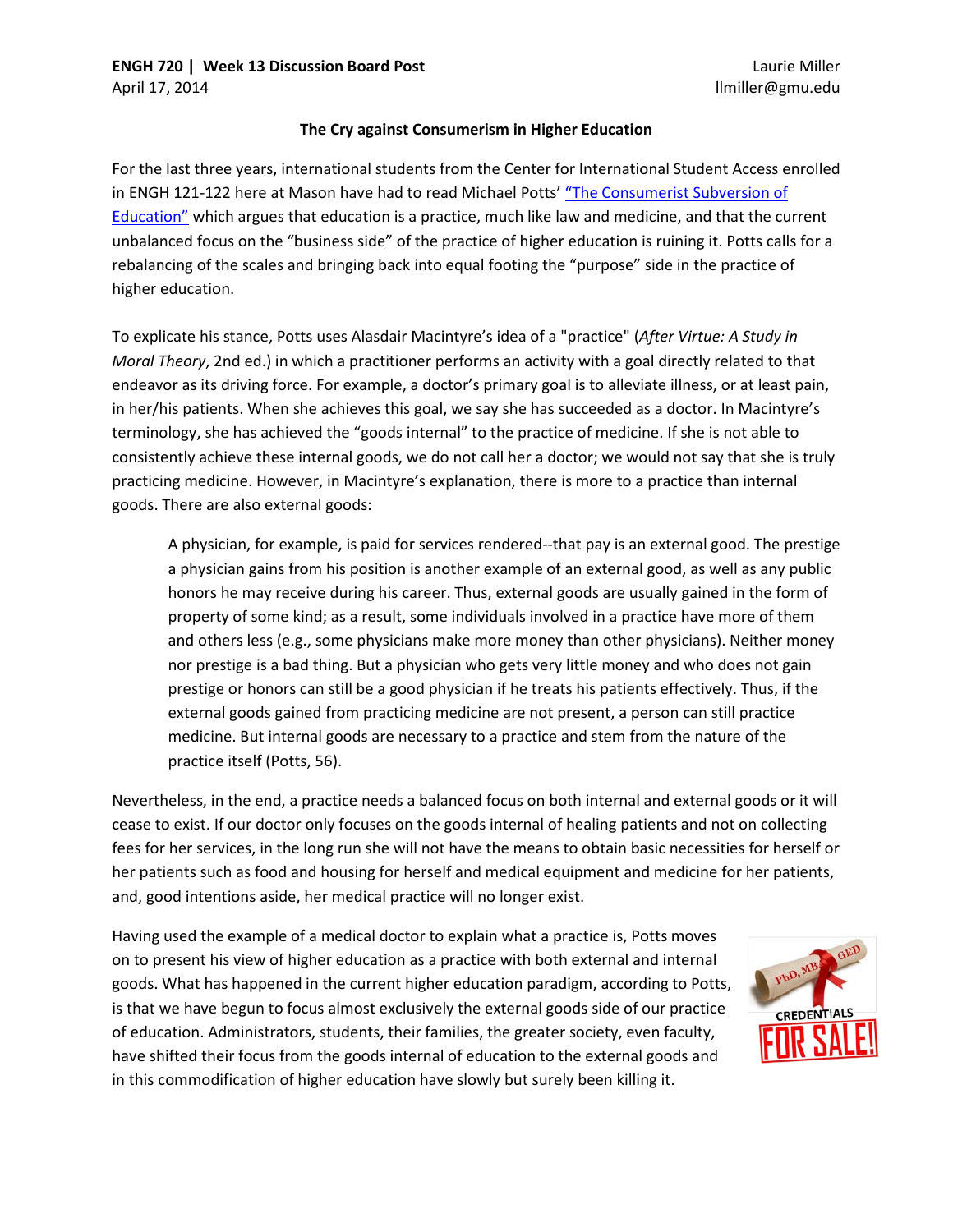## **ENGH 720 | Week 13 Discussion Board Post**

I bring up Potts' idea of higher education as a practice out of balance because I find it a useful companion to the ideas of excellence and globalization presented by Bill Readings in *The University in Ruins.*

Readings primary argument is that social shifts toward a global, capitalist world order have pulled the rug out from under the feet of the modern university, leaving us with the task of figuring out how to construct a post-modern university that has as at its center a new purpose that better "fits" our evolving social reality, one in which the past national, political, economic, religious and ethnic differences are dissolving into something new. Most of the dissolution of these past ideas (that coincidentally provided some sort of ideological grounding for education) is a result of the collapse of the modern nation state and the rise of world-wide transnational corporations, or TNCs (Readings, p. 44). These TNCs wield more economic power, and thus political power, than most countries. Think of Apple, Google, Sony and Samsung as examples of such TNCs. Decisions and actions made by these digital information companies have greater effect on individual lives across the world than do the governments of the countries in which these people live. With this shift in political and economic power must come a shift in institutions of higher education; changes in the larger social system in which education exits are eroding past purposes for education, leaving it without a center.

On possible "grounding" for education is Readings idea of "excellence" as outlined in chapter two of *The University in Ruins.* He sees it as an adoption of "total quality management" (TQM) principles from the globalizing corporate world in which efficiency and productivity are key goals. Excellence in the realm of higher education is measuring how well "things" happen. How many students are admitted each year? Where do they come from? What racial, ethnic, religious, national and gender groups are presented in our students and faculty? How many traditionally and non-traditionally aged students do we have? What is the graduation rate? How long does it take students to graduate? Do students use our library, Women's Center, Health Center, Recreation and Wellness Center? How many crimes are committed on campus each semester? What are we doing to address interpersonal conflicts in the dorms? How much are students learning in their classes? What are students learning in the classroom? What is the studentto-faculty ratio? What percentage of classes is taught by tenured faculty? What percentage is taught by adjunct faculty? How does our university compare to other universities? Collecting, analyzing and responding to information generated by such questions require a lot of administrative work. And that work follows a business model, a corporate TNC model that is not bound to any underlying ideal other than efficiency and productivity. It is not bound to the medieval University's unifying principle of theodicy, the early modern University's principle of rationalism or, later based on the theories of the German Idealists, the concept culture as the subject of study and inculcation (Readings, 56). The result is that higher education is turning into a business. Here is where Potts and Readings converge. They both see this corporatization of education as a systemic disease that will eventually kill the University.

## In Potts' view

In a practice, even in difficult financial times, external goods should always be subsumed under the internal goods of the practice. In violating this fundamental good (imparting knowledge and intellectual virtue), college and university administrators who operate out of the consumer model are behaving unethically. …the customer model corrupts higher education as a whole, to